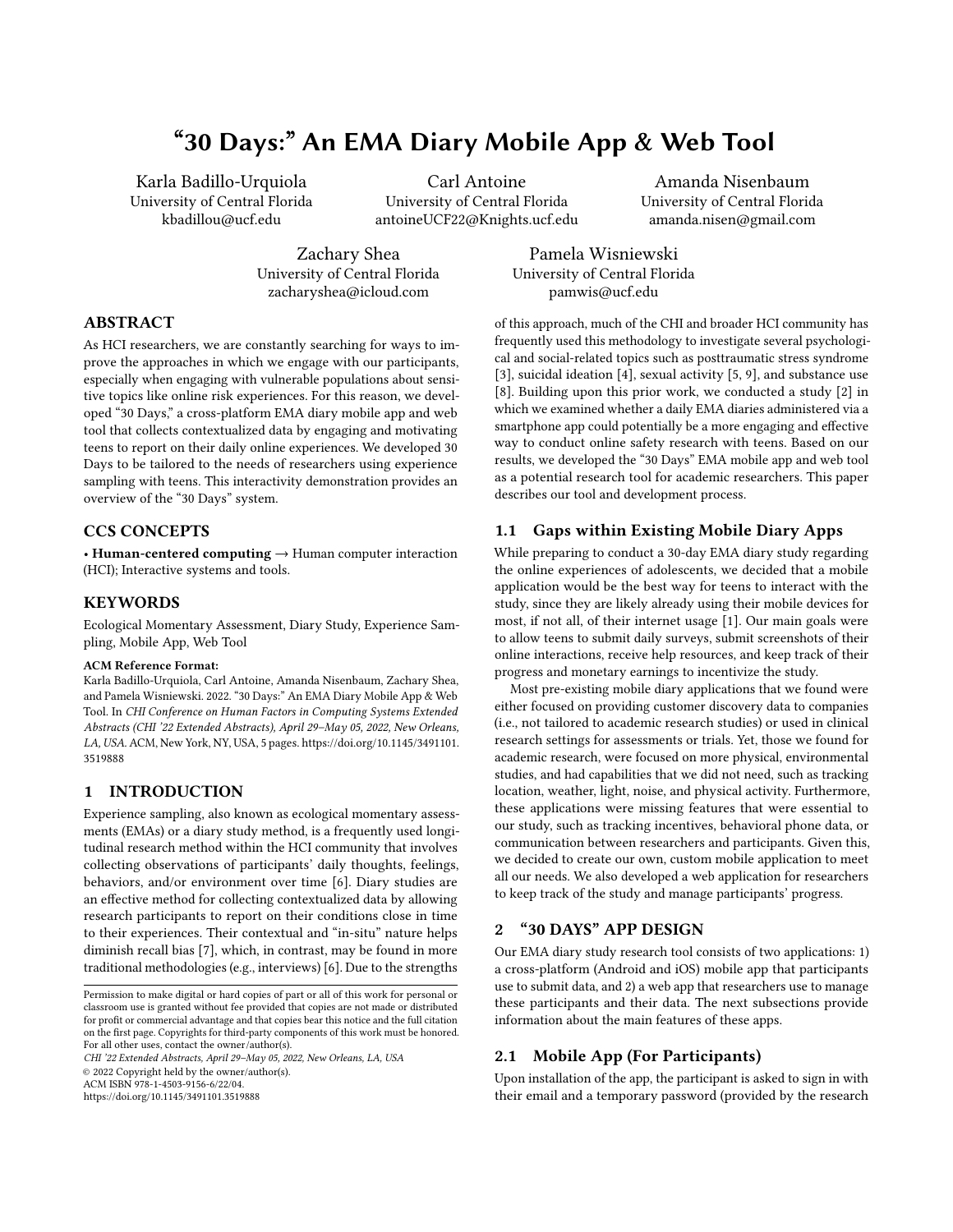CHI '22 Extended Abstracts, April 29-May 05, 2022, New Orleans, LA, USA Karla Badillo-Urquiola et al.



Figure 1: Screenshot of "30 Days" Mobile App Dashboard

team via email). They are then asked to enter their own password to replace the temporary one. Next, they are given the option to enter a 4-digit passcode to lock the app. This serves as form of authentication, without the need to sign into the app with an email and password every time it is used.

Next, the participant is asked to grant the researchers access to their device data and usage. On Android, this data includes a list of all apps installed on their device (the app manifest), the time they spend using each app, and the total time they spend using the device (screen time). On iOS, this data includes a list of some installed applications (due to technical limitations) and total screen time. To collect screen time data on iOS, participants must set location access to Always, allowing the app to continuously run in the background. However, no location data is collected. This device data will be collected from participants when granting access and each time they submit a diary entry.

#### 2.1.1 Main Mobile App Features.

• Dashboard: At the dashboard, participants can see their study progress and the amount of money they have earned.



Figure 2: Screenshot of "30 Days" Mobile App Share a Screenshot Feature

They can also submit diary entries (daily journal entries), submit images (screenshots), view their daily journal entry and screenshot submission history, access the help center, and customize app settings.

- Daily Journal: Once per day, any time from 2:00 PM to midnight, participants are prompted to fill out a Qualtrics survey about the online interactions and experiences they had during the day. Upon completion of the survey, the participant is redirected to the dashboard and their device data is uploaded.
- Earnings: Participants can view a breakdown of the money they have earned throughout the study, which describes where the money is coming from. This 30-day study is split into 6 "periods" of 5 days each. For every journal entry that is approved by the researcher, the participant will receive \$1.50. If all 5 entries within a period are approved, the participant receives a \$5 bonus. If one or more screenshots are submitted within a period, the participant receives a \$5 bonus. Submitting multiple screenshots will not result in multiple bonuses.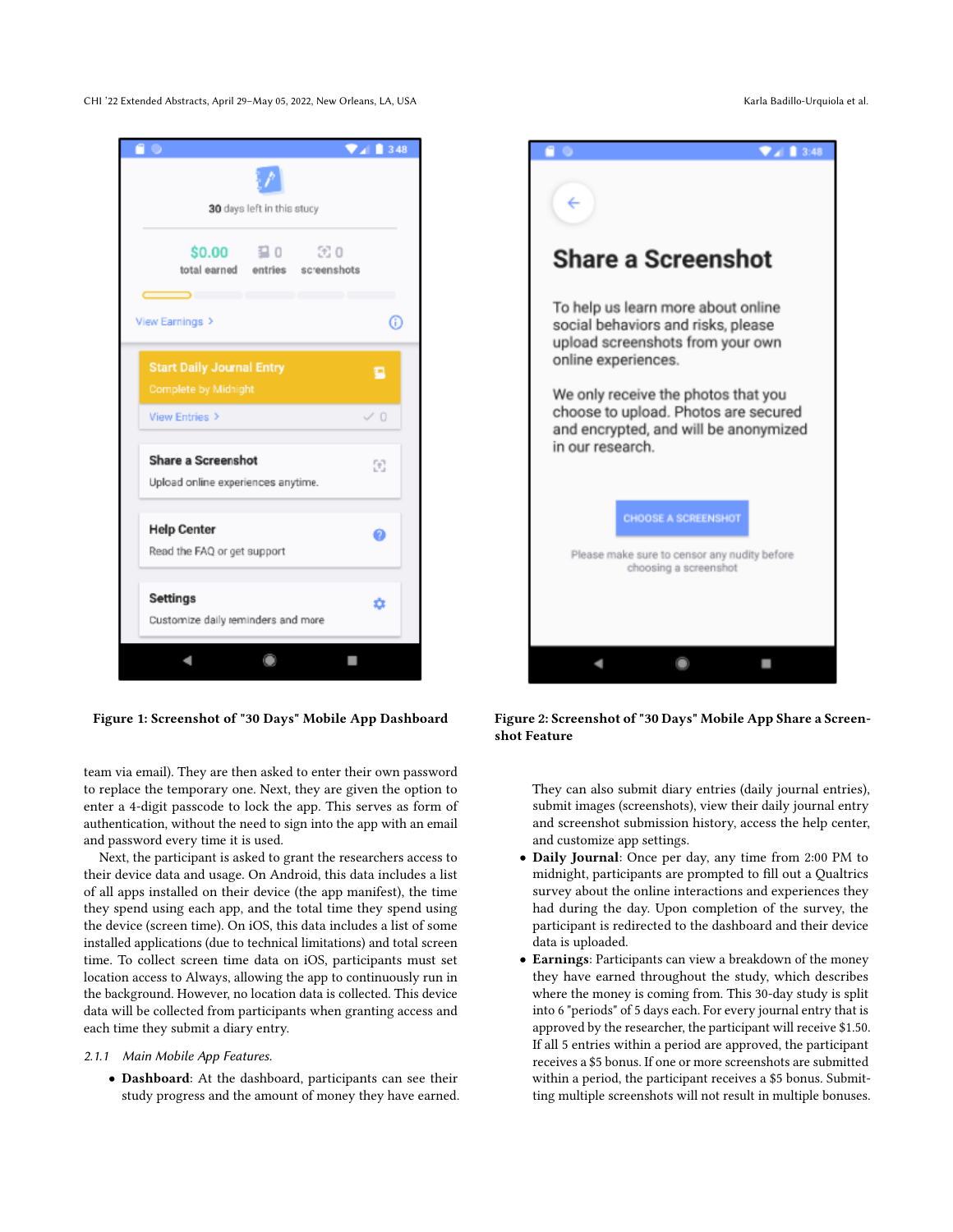"30 Days:" An EMA Diary Mobile App & Web Tool CHI '22 Extended Abstracts, April 29–May 05, 2022, New Orleans, LA, USA



Figure 3: Screenshot of "30 Days" Mobile App Help Center Feature (FAQs)

A total of \$17.50 can be earned each period, meaning a participant can earn a total of \$105 from participating in the study.

- Share a Screenshot: Participants have the option to upload a screenshot of their online interactions at any point during the study, as many times as they like. However, they are encouraged to upload at least one screenshot every five days. After selecting a screenshot, participants must enter a text description before submitting.
- History: Once a participant has submitted a daily journal entry or screenshot, they can view their submission history for either. This includes when an item was submitted, the submission status (missed, submitted, accepted, or rejected) and when the status was updated, and an optional message from the researcher regarding the submission.
- Help Center: The Help Center includes frequently asked questions about the study and the mobile app. These explain several potential concerns, such as what type of data the app collects, why the study is being conducted, and how money



Figure 4: Screenshot of "30 Days" Mobile App Help Center Feature (Get Support)

is earned. The Help Center also lets participants contact the research team and the National Sexual Assault Hotline for proper support throughout the study, directly from the app.

• Settings: In Settings, participants can set the time of their daily journal reminder. By doing so, they will receive a push notification every day at the specified time, reminding them to complete their journal entry for the day. They can also enable, disable, or change their 4-digit passcode used to lock the app, or they can sign out of the app.

## 2.2 Web App (For Researchers)

When visiting the web app, researchers are asked to sign in with the email and password assigned to them ahead of time. After logging in, they are brought to a dashboard where they can get an overview of study activity, manage participants, manage submissions, and sign out.

2.2.1 Main Web App Features.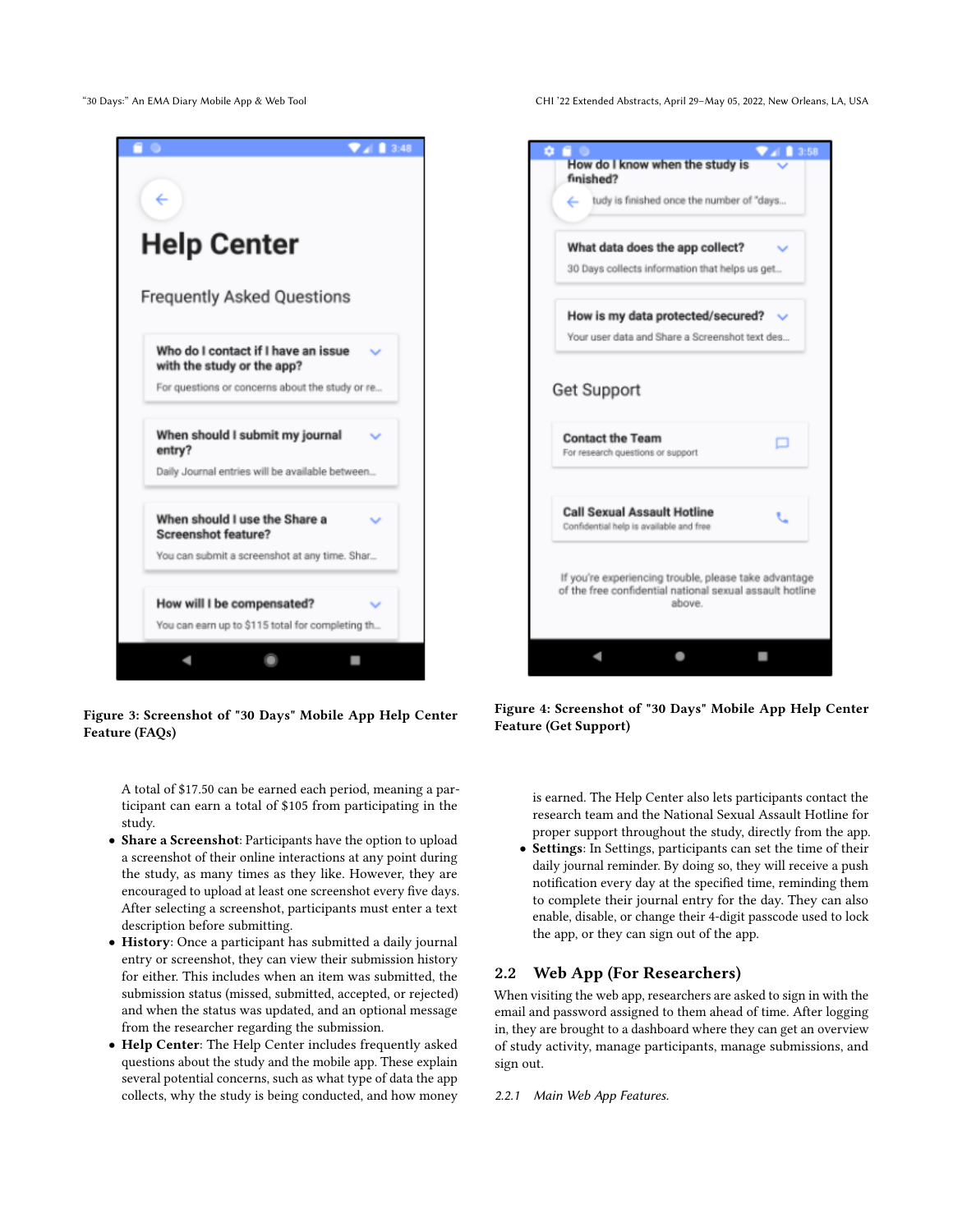#### CHI '22 Extended Abstracts, April 29-May 05, 2022, New Orleans, LA, USA Karla Badillo-Urquiola et al.



Figure 5: Screenshot of "30 Days" Web App Dashboard

- Study Activity: Researchers can see how many participants are in the study, how many days the study has been running, the combined amount of money all participants have earned, the number of submissions pending review, the total number of journal entries submitted, and the total number of screenshots submitted. They can also see the distribution of Android and iOS users in a pie chart, and download data related to the study for later analysis, including Qualtrics survey (daily journal entry) data, screenshots and associated data, and device usage data collected from participants. Furthermore, they can leave a number of notes on the study for later reference.
- Participants: Researchers can see actively enrolled participants, participants who were invited but have not started the study, and participants withdrawn from the study. They can add a new participant by entering their email, age, gender, and race. At this point, the participant will receive an email with a temporary password to log into the mobile app. Researchers can resend the email or remove the user from the study. Participants appear as inactive until they sign in for the first time, at which point they appear as active. Researchers can also view a participant's profile, which includes their email, demographic information, operating system (Android or iOS), how many days until they complete the study, the money they have earned, and the number of journal entries and screenshots they have submitted. They can also see a list of the participant's submissions, and view, approve, or reject each one. Furthermore, they can leave their own notes on a participant for later reference.
- Submissions: Researchers can also see a list of all participants' submissions, and view, approve, or reject each one. Viewing a journal entry will show the responses in Qualtrics and viewing a screenshot will show the image. When approving or rejecting a submission, the researcher can enter a text message to explain to the participant the reason for the decision. They can also leave their own notes on a submission for later reference.

## 3 TECHNICAL IMPLEMENTATION OF "30 DAYS" APP

The following subsections discuss the technologies we used to create each application.

#### 3.1 AWS Backend

Our mobile and web applications shared a backend, built using Amazon Web Services (AWS). We used AWS Cognito User Pools to store users' account information, such as passwords, privately from the researcher. We used AWS Relational Database Service (RDS) to host a password-protected MySQL database instance that stored other user information (such as survey completion state) and connected this information to the Cognito user accounts. We created AES-256 server-side encrypted AWS Simple Storage Service (S3) buckets to store files containing sensitive information (such as user screenshots and device usage data). We created a REST API with AWS API Gateway, in which endpoints executed AWS Lambda functions. These functions both modified the data in our RDS database instance and uploaded data to our S3 buckets, and served as the means of connecting Cognito user accounts to the RDS database instance. We used AWS EventBridge to schedule daily